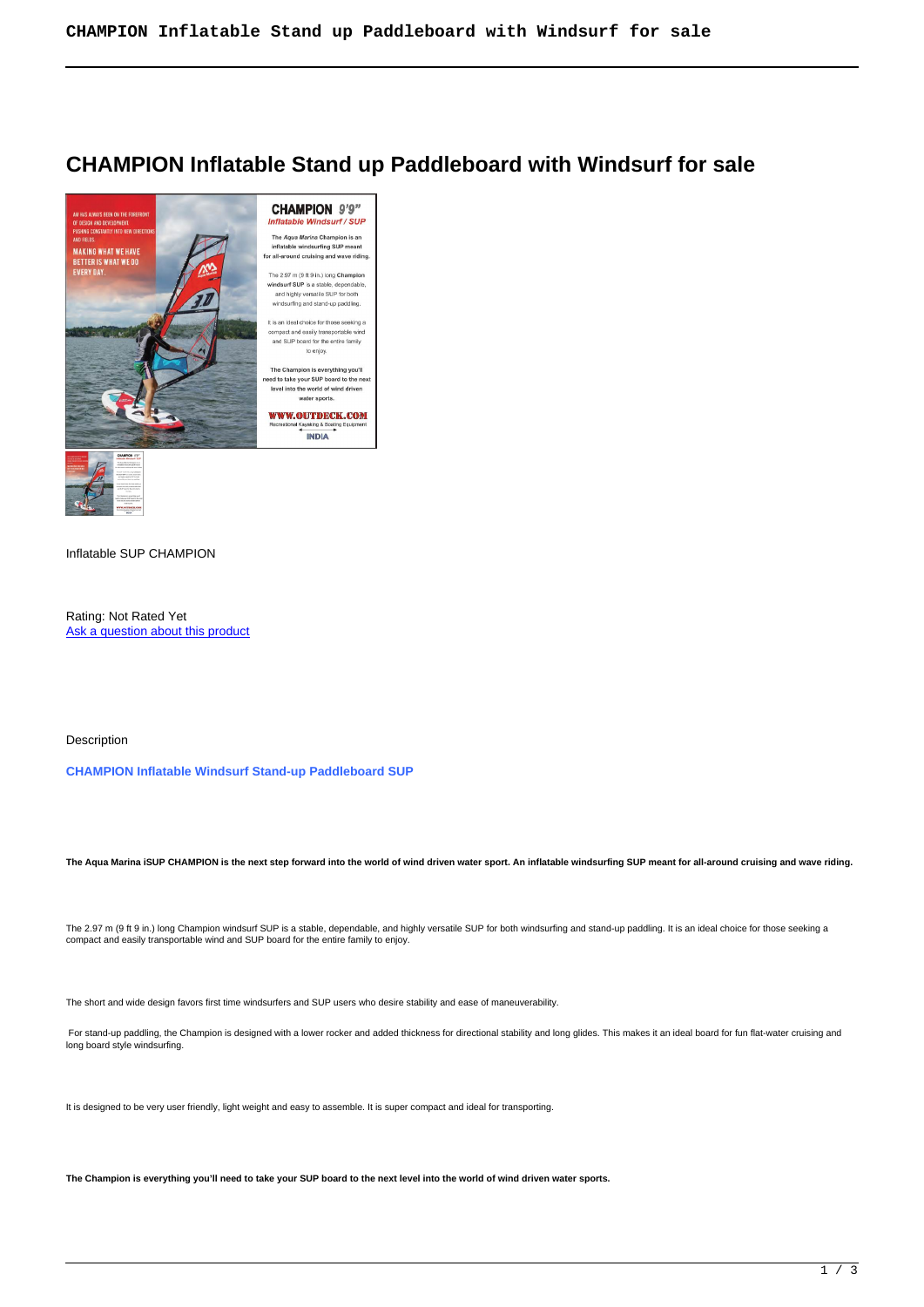## **Specifications:**

**Paddle board Size:** 9'9" x 30" (300cm x 75cm)

**Sail Size:** 3.0?, Luff 300cm, Boom 132cm, Mast 300cm

**Thickness:** 6" (15cm)

**Air Chambers:** 1

**Net Weight:** 10.7kg (23.6lbs)

**Combined weight:** 16.7 kg (36.8 lb.)

**Max Payload:** 120kg (265lbs)

**Volume:** 270 Litres

#### **Feature list - SUP Board**

- 6" (15 cm) double-wall drop stitch PVC fabric-maximizes durability, stiffness and quality
- Soft EVA deck for maximum comfort and traction
- Universal joint for attaching windsurfing rig
- Clipper fast box system with retractable 19.7" (50cm) daggerboard
- Two fin boxes (middle and tail ) and two supplied fins for beginner / intermediate/ expert settings
- Multiple footstraps positions for every level of sailing: beginner, intermediates and advanced
- Bungee cords for cargo secure
- Optimum air pressure in all conditions, up to 15psi

#### **Feature list - Sail**

- Durable dacron sail cloth with Monofilm material (Full x-ply sail cloth) and one batten
- Mast: 4-piece fiberglass composite RDM mast (4 equal length sections)
- Boom: Adjustable clamp-on boom with EVA foam cover
- Uphaul: Fixed base extension and 1-bolt base
- Sail bag: holds collapse mast / boom / sail / base in one compact, easy transport bag
- Sizes: Sail size of 3.0?, Luff 300CM , Boom 132cm, Mast 300cm

## **CHAMPION SUP Kit includes:**

- 1 x Champion inflatable windsurf stand-up paddleboard
- 1 x High-pressure 20 psi pump